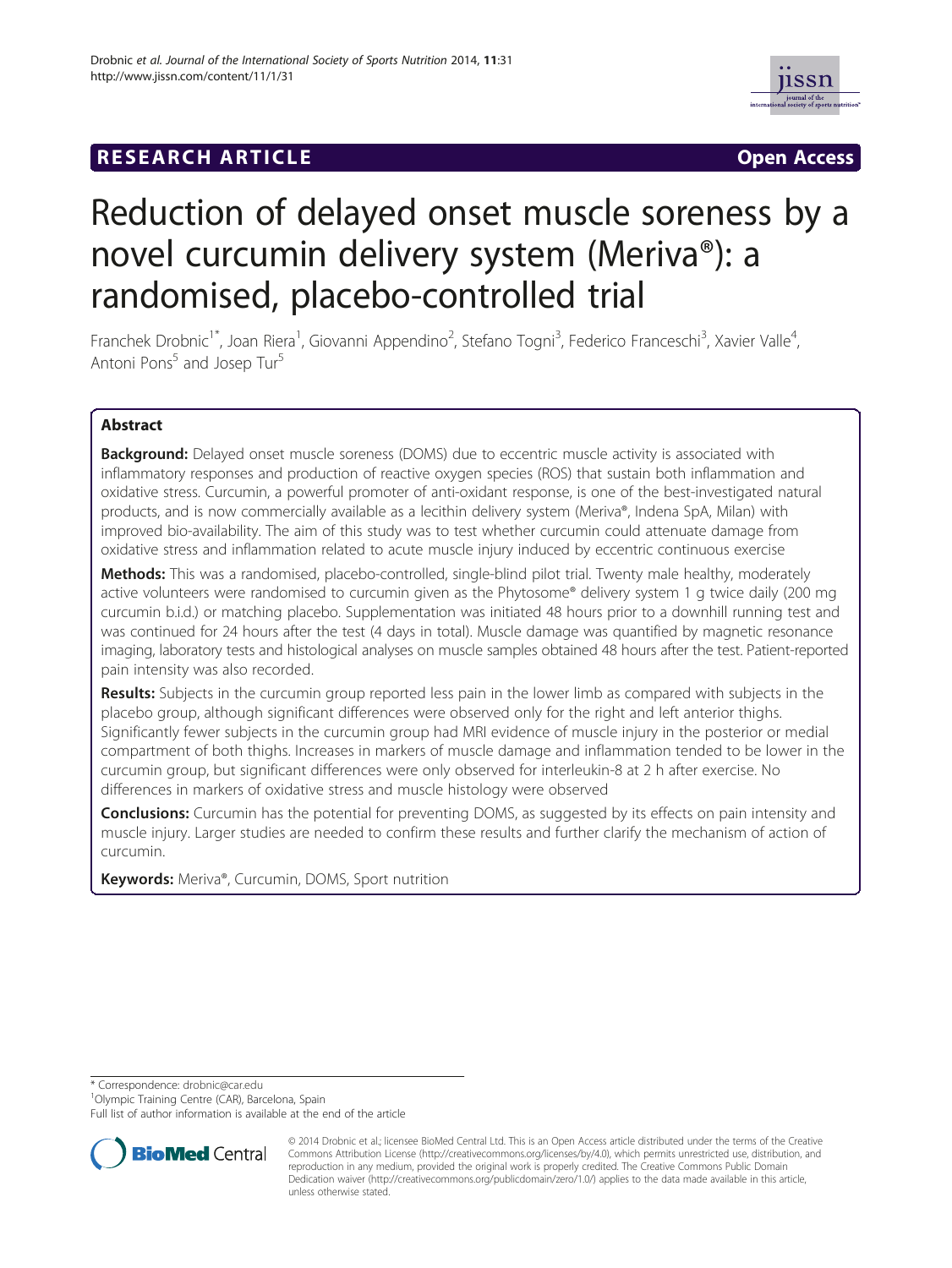#### Background

Delayed onset muscle soreness (DOMS) is a combination of muscle pain and stiffness occurring several hours after unaccostumed exercise, particularly when eccentric muscle activity is involved [\[1\]](#page-7-0). Both physically inactive individuals and athletes are familiar with DOMS, which may limit physical function for several days after exercise [\[2\]](#page-7-0). Over the past two decades, a large number of studies have been conducted to test different strategies for preventing DOMS [[3-](#page-7-0)[7\]](#page-8-0), but no specific single intervention has been conclusively demonstrated to be effective. DOMS is seemingly related to muscle damage from eccentric exercise, like downhill walking, where contracting muscles are forcibly lengthened [\[8\]](#page-8-0). This mechanical stress triggers an inflammatory response and the production of reactive oxygen species (ROS) that sustain inflammation and oxidative stress by promoting the activation of transcription factors like the nuclear factor-κB (NF—κB), a pro-inflammatory master switch that controls the production of inflammatory markers and mediators [[9\]](#page-8-0). Inflammation and oxidative stress lead to neutrophil accumulation and an increased production of the "inflammatory soup" of oxidative enzymes, cytokines and chemokines [\[9](#page-8-0)-[11](#page-8-0)]. This eventually overcomes the antioxidant capacity of the body [[12\]](#page-8-0), ultimately resulting in muscle injury and DOMS. Cellular disruption is associated to direct activation and sensibilization of the transient receptor potential (TRP) ion channel family member TRPV1 via acidification and the liberation of inflammatory eicosanoids. This in turn sustains inflammation by liberation of inflammatory peptides and triggers the generation of a pain sensation (for a review, see [\[13\]](#page-8-0)).

As a constituent of turmeric (Curcuma longa L.), curcumin (diferuloylmethane) has been used for centuries in the traditional medicine of India and the Far East [\[14,15](#page-8-0)]. Curcumin, a powerful promoter of anti-oxidant response [[16](#page-8-0)], is one of the best investigated natural products [[17](#page-8-0)], and is now commercially available in a lecithin delivery system (Meriva®, Indena SpA, Milan) that improves curcuminoids bio-availability. This formulation has accumulated significant clinical documentation of efficacy in various conditions triggered and/or sustained by chronic inflammation, like diabetic microangiopathy and retinopathy [[18](#page-8-0)], central serous chorioretinopathy [\[19\]](#page-8-0), benign prostatic hyperplasia [[20\]](#page-8-0), chemotherapy-related adverse effects in cancer patients [[21\]](#page-8-0) and osteoarthritis [[22](#page-8-0)]. In addition, curcumin as Meriva® was also recently validated as an analgesic agent with potency at least comparable to that of acetaminophen [[23\]](#page-8-0).

Several studies have investigated the mechanisms by which curcumin exerts its beneficial effect. Early experimental study demonstrated that curcumin suppresses the activation of  $NF-\kappa B$  [\[24,25\]](#page-8-0), an effect of critical relevance in DOMS relief, since NF—κB appears to be involved in the regulation of proteolysis and inflammation in muscle [\[26](#page-8-0)]. Therefore, inhibition of NF—κB by curcumin may result in a muscle-protective effect. Consistently, it has been suggested that curcumin may prevent loss of muscle mass during sepsis and endotoxaemia and may stimulate muscle regeneration after traumatic injury [[26,27](#page-8-0)]. Other mechanisms possibly responsible for the anti-inflammatory and anti-oxidant properties of curcumin include induction of heat-shock response [[28\]](#page-8-0), reduction in the expression of the pro-inflammatory enzyme cyclooxygenase-2 (COX-2) [[29\]](#page-8-0) and promotion of the antioxidant response by activation of the transcription factor Nrf2 [\[30](#page-8-0)]. Experimental evidence indicates that curcumin can reduce inflammation and decrease some of the negative effects associated with eccentric exerciseinduced muscle damage, including the release of proinflammatory cytokines and markers of muscle injury like creatine kinase (CK) [[31](#page-8-0)]. These observations provided a rationale for evaluating if curcumin, administered as a lecithin formulation (Meriva®) to improve absorption, could attenuate damage from oxidative stress and inflammation related to acute muscle injury induced by eccentric continuous exercise.

#### **Methods**

The study was a randomised, placebo-controlled, singlecentre, single-blind pilot trial. It was carried out in accordance with the Declaration of Helsinki, and was approved by the local Ethics Committee of the Consell Català de l'Esport (0099S/ 4882/2010).

The study was carried out at the Sports Physiology Dept. of the Olympic Training Center "Centre d'Alt Rendiment" of Sant Cugat del Vallés, Barcelona, Spain.

#### Subjects

Twenty male healthy, moderately active (regular aerobic exercise for at least 4 hours per week), non-smoking volunteers with no known musculoskeletal pathology were recruited. Subjects had to have a maximal oxygen consumption (VO<sub>2</sub>max) of at least 35 ml/kg, as assessed by the maximal treadmill exercise test. Subjects were excluded if they met one or more of the following exclusion criteria: treatment with anti-inflammatory/analgesic/ antioxidant drugs in the previous month, abnormal liver or renal function tests, laboratory findings suggestive of an active inflammatory or infectious process and presence of any known disease.

Proper eligibility of all subjects was evaluated by a comprehensive medical history and physical examination by a sports medicine physician.

#### Supplement

Subjects were randomised (1:1) to curcumin given as the Phytosome® delivery system (Meriva®, Indena S.p.A. Milan,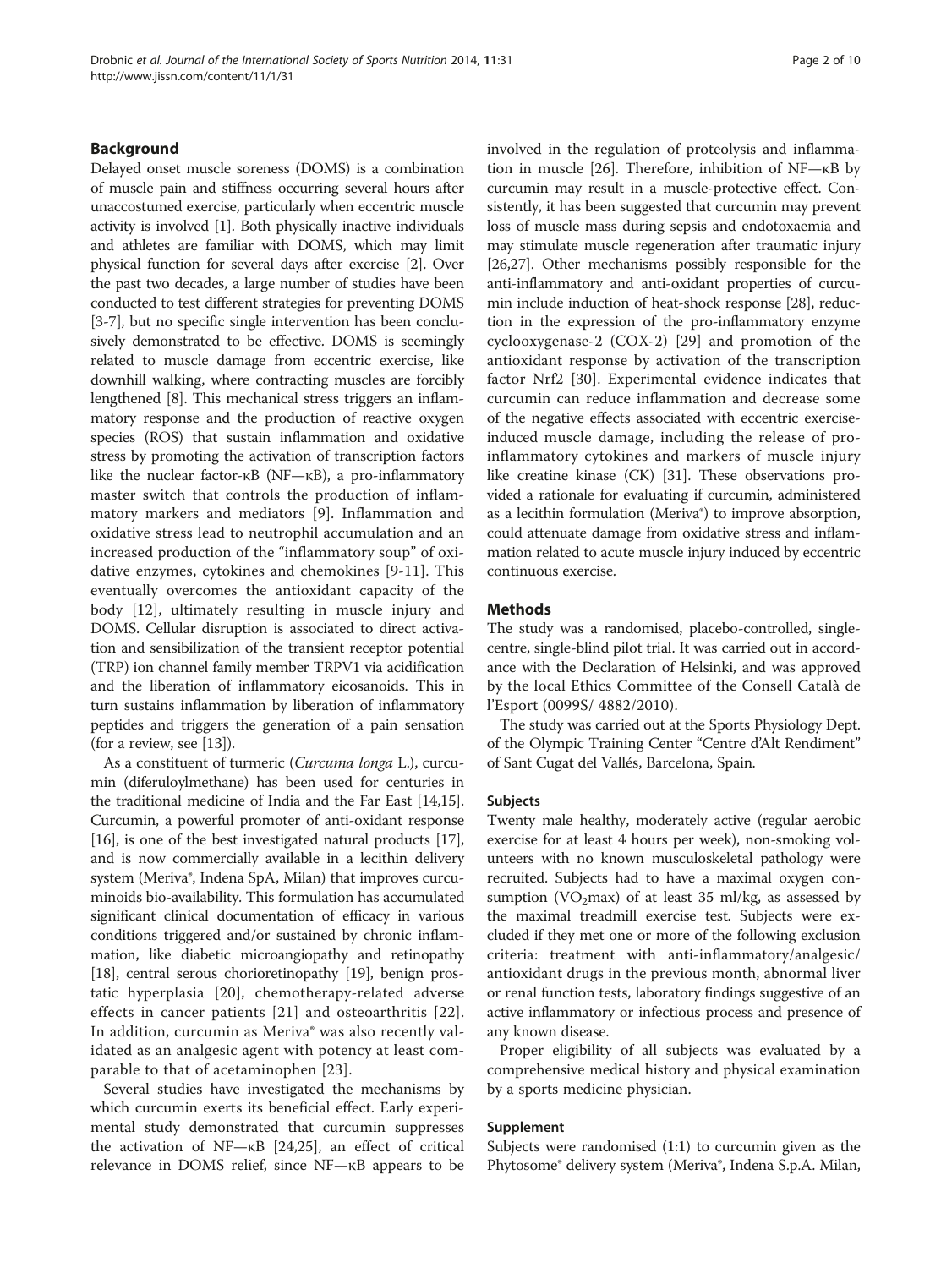Italy) 1 g twice daily (corresponding to 200 mg curcumin twice a day) at breakfast and dinner, or a matching placebo. Supplementation was initiated 48 hours prior to the test and was continued for 24 hours after the test (4 days in total). Study subjects and physicians performing the radiologic and laboratory assessments were blinded to treatment, whereas the sports medicine physicians involved in exercise testing were not.

#### Exercise testing

#### Maximal exercise test

Each participant completed a standardized maximal treadmill exercise test. A fixed treadmill grade (3%) was maintained throughout the test. The treadmill speed was initially set at 6 km/h, and increased by 1 km/h each minute until maximum sustainable effort (muscle fatigue or stabilisation/decline in  $VO<sub>2</sub>max$ ) [[32,33\]](#page-8-0). Maximal speed (Spd<sub>max</sub>), the speed at the anaerobic threshold (Spd<sub>at</sub>) and the  $VO<sub>2</sub>max$  were recorded for each participant. The tests were completed on a motorised treadmill (ERGelek EG2, Vitoria-Gasteiz, Spain). Expired air was sampled using indirect calorimetric system (Master Screen CPX, Erich Jaeger, Wurzburg, Germany).

# Eccentric muscle injury protocol

A downhill running test modified from the protocols described by Nurenberg et al. [[34\]](#page-8-0) and Malm et al. [\[35](#page-8-0)] was used to induce the eccentric muscle injury. After a 10-min warm-up at a speed chosen by the subject, subjects ran downhill (treadmill grade −10%) at a constant speed for 45 minutes. Running speed during the 45-min exercise was to be maintained at the anaerobic threshold, which was determined prior to the test by measurement of lactate concentration in capillary blood during a 5-min run at a treadmill inclination of 3%. A speed corresponding to a lactate concentration of 3.5-5 mmol/L was considered appropriate and therefore maintained throughout the exercise protocol. Subjects performed ten-min exercise bouts during the week prior to the study day (days −7 and −5) to familiarize with the exercise protocol and to break down more susceptible muscle fibres, in order to achieve similar fibre composition and standardize the baseline level in all subject [\[36](#page-8-0),[37\]](#page-8-0). One hour before the

eccentric injury protocol all subjects received an oral nutritional supplement containing 25 to 30 g of carbohydrates and 2–4 g of protein. Also, hydration was assured by consumption of approximately 500 mL of mineral water from 30 min. prior to the start of the test. Subjects were allowed to drink water during the test.

#### Magnetic resonance imaging (MRI)

A high magnetic field system was used (Signa 1.5 T, G.E. Milwaukee, WI, USA). Images were acquired 48 hours after exercise, with the subjects in the supine decubitus position. Both thighs were explored. The diagnosis was based on MRI signal alterations in any muscular group both in the flexor and the extensor compartment, as well as on signal asymmetry as compared with the contralateral homonymous muscular group. The radiologist was blinded to the treatment group. Five non-contiguous axial imaging slices (2-mm thickness, 2-mm gap) were selected. In order to quantify muscle injury, each thigh was divided into three compartments (anterior, posterior, medial) (Figure 1). A compartment was considered positive for muscular injury when an area of high signal intensity on T2-weighted and STIR sequences was observed in at least one muscle.

#### Muscle biopsies

Muscle biopsies were performed 48 hours after exercise to obtain samples for the analysis of markers of cellular injury (muscle myeloperoxidase [MPO] activity, immunohistochemical analysis of albumin [\[38\]](#page-8-0) and CD3 positive cells). A skin incision was performed with a 5 mm blade. The same skin incision was used for both muscle biopsies, changing the needle direction [\[34,39\]](#page-8-0). Two biopsies were carried out from the middle third of each vastus lateralis, under ultrasound control. Muscle samples were obtained using a Vacora System Biopsy gun (Bard Medical Systems, Tempe, AZ, USA), with a coaxial needle of  $10G \times$ 140 mm. With this technique the sample is aspirated and remains in the branula until it is extracted; the sample is taken out as a whole and not fragmented. Once the samples were extracted, they were kept in formol, glutaraldehyde and a third sample was cryopreserved at -80°C for further studying [[40](#page-8-0)].

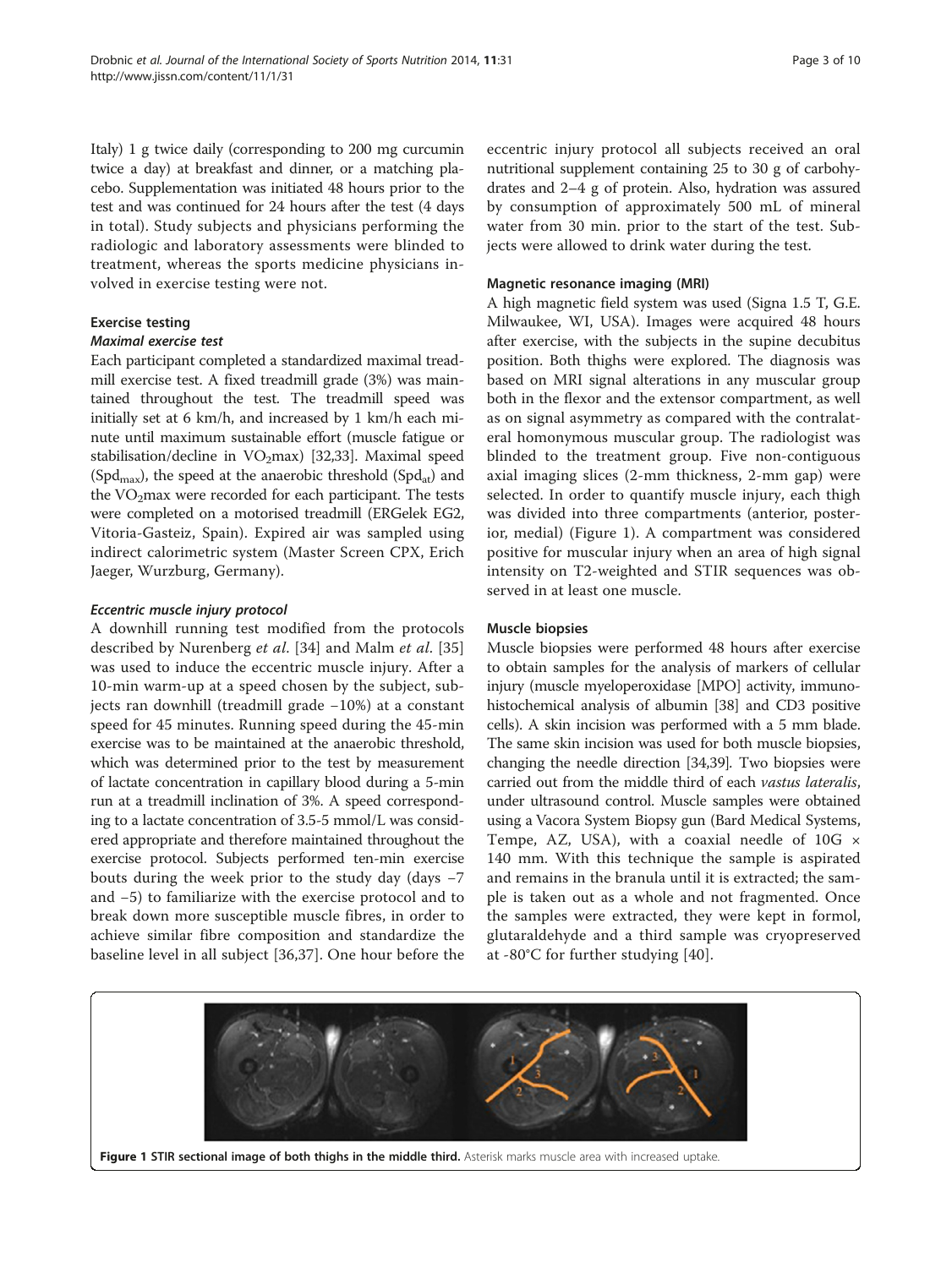For histochemical procedures, all muscle specimens were first dissected free of visible connective tissue and fat and embedded in paraffin using conventional methods. Ten-micrometre sections were cut, varying the inclination of the holder by 5-degree increments until the minimum cross-sectional area was obtained, which was defined as truly transverse.

#### Evaluation of sarcolemmal disruptions

Evaluation of sarcolemmal disruption relies on the observation that cellular membrane permeability to albumin is a sign of membrane injury [[41\]](#page-8-0). For assessment and quantification of muscle membrane injury, we chose a method based on light microscopy for identification of fibres that contain albumin by immunohistochemistry. Each sample was processed for immunohistochemical techniques using a polyclonal rabbit anti-human antibody directed against albumin (Code No. A0001; Dako Cytomation, DK-2600 Glostrup, Denmark) as a primary antibody. This immunocomplex was detected using a horseradish peroxidase-labelled goat anti-rabbit secondary antibody (Code No. K4003; EnVision + System-HRP labelled polymer, Dako Co., Carpinteria, CA, USA). The reaction was developed with a chromogen solution with 3.3-diaminobenzidine (Code No. K3468; Liquid DAB + Substrate-Chromogen Solution, Dako Co., Carpinteria, CA, USA). The analysis of intracellular albumin was performed by two independent observers using a categorical scale (0–3) with a light microscope (Olympus, Series AX70TF; Olympus Optical Co., Shinjukuku, Tokyo, Japan) coupled with an image-digitizing camera (View Finder Lite; Version 1.0.143c; Pixera Co., Los Gatos, CA) and a morphometry program (Scion Image, Version Beta 4.0.2; Scion Co., Frederick, MD, USA). Qualification of fibre injury was performed in a four-category finite interval system, the extremes representing either the absence of intracellular albumin (i.e., absence of sarcolemmal injury, degree 0), or presence of intracellular albumin on the complete cellular area (i.e., severe sarcolemmal injury, degree 3). The two intermediate categories were classified as degree 1 injury (i.e., mild sacolemmal injury or presence of albumin in less than 50% of the fibre area) and degree 2 injury (i.e., moderate sarcolemmal injury or presence of albumin on more than 50% of the fibre area, but not in all of it). Fibre categories were expressed as proportion (%) of total muscle fibres. The mean value of degree 2 and degree 3 obtained by two observers was used for statistical analysis [\[42,43](#page-8-0)].

# CD3+ and MPO immunohistochemical staining

For the assessment and quantification of CD3+ and MPO intra/interfibrillar infiltrates we chose a method based on light microscopy for identification of CD3+ and MPO by immunohistochemistry. For the immunohistochemical

assay we used manual immunostaining. For MPO a polyclonal rabbit antihuman antibody directed against MPO (Dako Ref. IS511, 1:4 dilution, prediluted), and for CD3+ a polyclonal rabbit anti-human directed against MPO (Dako Ref. A0452, 1:250 dilution), were used as a primary antibodies. For MPO antigen retrieval, the sections were deparaffinized, rehydrated in gradually decreasing concentrations of ethanol, PBS (3x5'), citrate 7,3 retrieval, pressure cooker, PBS (3x5'), hydrogen peroxide 10' at room temperature, PBS (3x5'), primary antibody 30' at room temperature 1:4 dilution, PBS (3x5'), secondary antibody Envison 30' at room temperature, PBS (3x5'), DAB (1 drop for 1 ml dilute) 5/10 minutes at room temperature, PBS (3x5'), Mayer haematoxylin 10' at room temperature, water, dehydration, D.P.X. assembly, visualization with Envison/HRP Dako (Glostrup, Denmark). For CD3+ antigen retrieval, the sections were deparaffinized, rehydrated in gradually decreasing concentrations of ethanol, PBS (3x5'), citrate 7,3 retrieval, pressure cooker, PBS (3x5'), hydrogen peroxide 10' at room temperature, PBS (3x5'), primary antibody 30' at room temperature 1:250 dilution, PBS (3x5'), secondary antibody Envison 30' at room temperature, PBS (3x5'), DAB (1 drop for 1 ml dilute) 5/10 minutes at room temperature, PBS (3x5'), Mayer haematoxylin 10' at room temperature, water, dehydration, D.P.X. assembly, visualization with Envison/HRP Dako (Glostrup, Denmark). The lymphocytic infiltrates (CD3+) and MPO were quantified following the total number of T cells immunostained antibodies against CD3+, and MPO. The total number of CD3+ cells, and the total number of fibres were counted blindly by two observers, and were used for statistical analysis. CD3+ cells per fibre was calculated and compared between PT and CT40. Number of fibres with MPO was evaluated in the same way [[35,44](#page-8-0)]. The testing laboratory was blinded to treatment allocation.

#### Laboratory analyses

One week prior to the study day, routine laboratory analyses (complete blood count, erythrocyte sedimentation rate [ESR], C-reactive protein [CRP], aspartate aminotransferase [AST], alanine aminotransferase [ALT], gamma glutamyl transferase [GGT], alkaline phosphatase, urea, creatinine, uric acid, total cholesterol, HDL-C, LDL-C, triglycerides, sodium, calcium, magnesium, vitamin D, serum iron, transferrin, ferritin) were performed to assess eligibility.

# Oxidative stress and inflammatory markers

Blood samples were collected immediately before the downhill running test and 2 and 24 hours after the exercise for the measurement of CRP, high-sensitivity CRP (hsCRP), ERS, interleukin-8 (IL-8), monocyte chemoattractant protein-1 (MCP-1), ferric reducing ability of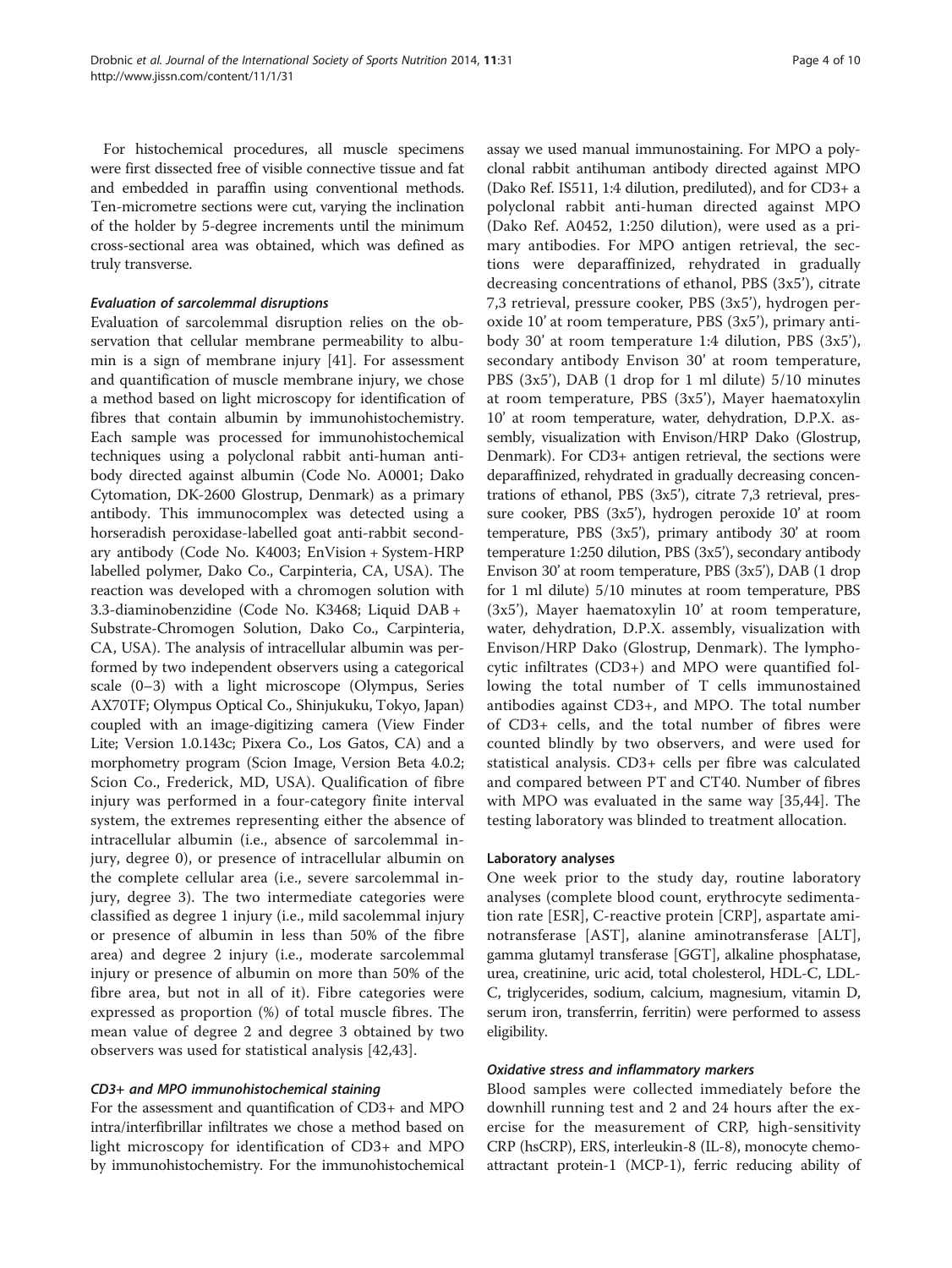plasma (FRAP), catalase (CAT) and glutathione peroxidase (GPx). Creatine kinase (CK) was used as a marker of muscle damage.

#### Pain intensity

Pain intensity was assessed 48 hours after downhill running. Patients were asked to indicate the site of pain on a drawing representing the lower limbs, and to rank pain intensity on a  $0-4$  point scale, where  $0 =$  no pain and  $4 =$  disabling pain when descending or climbing stairs. The scores relative to different sites on each side of the thigh and leg were summed to obtain a total score for each segment of the lower limb (anterior right thigh, posterior right thigh, anterior right leg, posterior right leg, anterior left thigh, posterior left thigh, anterior left leg and posterior left leg).

# Statistical analyses

Data are expressed as means ± SD [95% confidence interval]. Between- and within-group changes in IL-8, MCP-1, CK, ESR, CRP, hsCRP, FRAP, CAT and GPx levels were analysed with a two-way mixed-design analysis of variance (ANOVA) followed by Tukey-Kramer test for pairwise comparisons. Pain scores and albumin, MPO, CD3+ cells were analysed by the Hotelling's T2 test. The Pearson's Chi squared test was used to analyse data obtained from the MRI. Significance was set at  $p < 0.05$ .

# Results

# Study participants

Nineteen subjects out of twenty completed the study. One subject in the Meriva® group dropped out before the injury test phase by personal decision. Baseline characteristics of participants are presented in Table 1. There were no statistically significant differences between subjects in the placebo ( $n = 10$ ) and the Meriva® ( $n = 9$ ) group. Maximal speed reached during the maximal exercise test was 13.7 ± 1.8 [12.4;15.9] and 14.8 ± 1.1 [13.9;15.6] km/h in the placebo and Meriva<sup>®</sup> group, respectively ( $p = ns$ ). During the downhill running test subjects treated with

placebo and Meriva® were able to maintain a speed of  $10.9 \pm 1.2$  [10.0;11.7] and  $11.4 \pm 0.9$  [10.8;11.4] km/h, respectively, for 45 minutes, which was comparable to the speed at the anaerobic threshold (Table 1).

#### Imaging studies

Overall, the number of subjects with MRI evidence of muscle injury was similar in the two groups. However, the proportion of subjects with MRI evidence of muscle injury in the posterior or medial compartment of the right thigh was significantly lower in the Meriva® group as compared to the placebo group  $(44.4\% \text{ vs. } 90\%, \text{ p} = 0.0329)$ and 33.3% vs. 80%, p = 0.0397) (Figure [2\)](#page-5-0). Similarly, less subjects in the Meriva® group had MRI evidence of muscle injury in the posterior or medial compartment of the left thigh (33.3% vs. 80%, p = 0.0397 and 33.3% vs. 90%,  $p = 0.0106$ ) (Figure [2](#page-5-0)).

#### Pain intensity

Subjects in the curcumin group reported less pain in the lower limb as compared with subjects in the placebo group (total score:  $23.3 \pm 7.9$  [17.2;29.4] vs.  $30.6 \pm 7.9$  $[24.9;36.2]$ ,  $p = 0.06$ ) (Figure [3](#page-5-0)). However, this difference did not reach statistical significance. Similarly, the analysis of each segment considered revealed a trend for less pain in the Meriva® group, but a statistically significant difference was observed only for the right and left anterior thighs  $(4.4 \pm 2.5 \, [2.6; 6.3] \, \text{vs.} \, 7.8 \pm 3.9 \, [5.0; 10.6]$ and  $4.4 \pm 2.4$  [2.6;6.2] vs.  $8.2 \pm 4.6$  [4.9;11.5] in the Meriva® and placebo group, respectively;  $p < 0.05$ ).

# Markers of muscle injury and inflammation

CK levels significantly increased from baseline in both groups, confirming the presence of muscle injury (Figure [4A](#page-6-0)). Although CK levels tended to increase less in the Meriva® group, this difference did not reach statistical significance. hsPCR levels paralleled the increase in CK, and significantly increased from baseline in both groups (Figure [4B](#page-6-0)). However, at 24 hours the percent increase from baseline was numerically lower in the Meriva® group

|                                                 | Placebo $(n = 10)$ | 95% CI      | Curcumin $(n = 9)$ | 95% CI      |
|-------------------------------------------------|--------------------|-------------|--------------------|-------------|
|                                                 | Mean $\pm$ SD      |             | Mean $\pm$ SD      |             |
| Age (years)                                     | $38.1 \pm 11.1$    | 30.1;46.1   | $32.7 \pm 12.3$    | 23.1;42.1   |
| Height (cm)                                     | $174.8 \pm 3.0$    | 172.7:176.9 | $176.6 \pm 3.6$    | 173.7;179.4 |
| Weight (kg)                                     | $75.8 + 6.5$       | 71.2:80.4   | $76.2 + 4.2$       | 73.0;79.5   |
| BMI ( $kg/m2$ )                                 | $74.8 + 1.7$       | 23.6:26.0   | $74.4 + 1.0$       | 23.6;25.2   |
| $VO2/kq$ (ml/kg)                                | $45.8 \pm 4.7$     | 42.5;49.2   | $48.9 + 5.3$       | 44.8;53.1   |
| Maximal speed (maximal exercise test) (km/h)    | $13.7 \pm 1.8$     | 12.4:15.0   | $14.8 \pm 1.1$     | 13.9:15.6   |
| Speed at the anaerobic threshold (km/h)         | $10.9 \pm 1.7$     | 6.6:12.1    | $11.8 \pm 1.5$     | 10.6:12.9   |
| Speed during the injury provocation test (km/h) | $10.9 \pm 1.2$     | 10.0:11.7   | $11.4 \pm 0.9$     | 10.8;11.4   |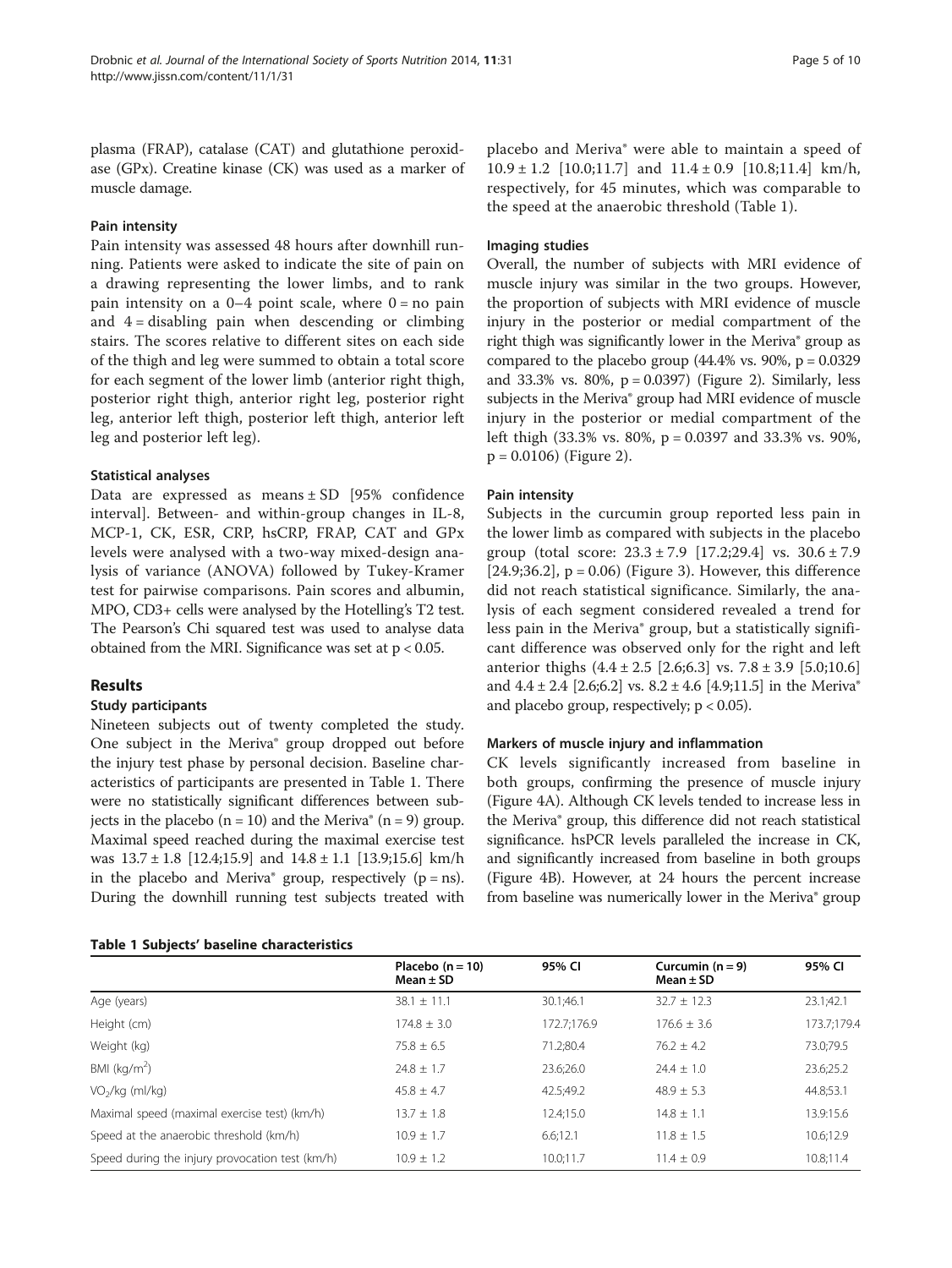<span id="page-5-0"></span>

than in the placebo group (116.2% vs. 156.1%, respectively;  $p =$ ns). IL-8 levels tended to remain stable in the Meriva® group, whereas a steep increase was observed at 2 hours in the placebo group (Figure [4](#page-6-0)C). At this time point, IL-8 was significantly lower in the Meriva® group  $(196.8 \pm 66.1)$ [ $146.4;247.1$ ] vs.  $274.7 \pm 70.7$  [ $226.8;322.4$ ] pg/mL, p < 0.05). No significant differences were observed in MCP-1 levels between the two groups (Figure [4D](#page-6-0)).

#### Oxidative stress

Both groups experienced a modest increase in markers of oxidative stress. FRAP levels did not show significant changes over time, whereas CAT and GPx levels tended to increase at 2 hours after exercise and returned towards baseline values at 24 hours. These trends were similar in both groups.

#### Muscle biopsies

Muscle samples were available for four subjects in the curcumin group and five subjects in the placebo group.



No significant differences were observed between the two groups with regard to sarcolemmal disruption and the magnitude of the acute inflammatory response to exercise (Figure [5\)](#page-6-0).

#### **Discussion**

# "Antioxidants" and exercise

In the present study we sought to investigate the effects of curcumin on damage from oxidative stress and inflammation related to acute muscle injury induced by eccentric continuous exercise. We found that curcumin supplementation reduced MRI evidence of muscle injury in the posterior or medial compartment of the thighs and was associated with a trend for less pain in the lower limb and a blunted systemic inflammatory response as compared with placebo. Several mechanisms might be responsible for the favourable effects that curcumin had on exerciseinduced muscle injury in this study, but the most plausible are related to the antioxidant properties of curcumin. However, there is considerable confusion on the role of "antioxidant" supplementation and exercise. In fact, supplementation with vitamin C has been shown to decrease the development of endurance capacity [\[45](#page-8-0)] and the view that exercise and antioxidants might work against each other was also suggested by studies showing that antioxidant supplementation abrogates the beneficial effects of exercise on insulin resistance [\[46\]](#page-8-0). Since exercise increases consumption of oxygen and mitochondrial activity, ROS might, paradoxically, mediate not only cellular damage associated to exercise, but also its beneficial effect. Direct anti-oxidants like vitamin C and vitamin E were used in these "negative" anti-oxidant studies. These compound directly react and quench free radicals and ROS, while curcumin and phenolics are essentially boosters of the body's endogenous antioxidant response, and exert "antioxidant" activity indirectly, by Nrf2-mediated stimulation of the cellular antioxidant system and the expression of cytoprotective genes.

# Effect of curcumin on oxidative stress and inflammation

Since curcumin can both stimulate the endogenous antioxidant response via Nrf2 activation and moderate inflammatory response via NF-kB inhibition, it could in principle be useful to increase tissue resistance to ROS while at the same time not interfering with the beneficial metabolic effects associated to their generation. In this context, it was therefore interesting to evaluate if supplementation with curcumin, administered as a Phytosome® delivery system (Meriva®) to promote absorption, could affect DOMS induced by eccentric exercise. To the best of our knowledge, this is the first study to investigate the effects of curcumin on DOMS in humans. In a previous study, curcumin supplementation was shown to improve the inflammatory pattern and markers of muscle injury, ameliorating the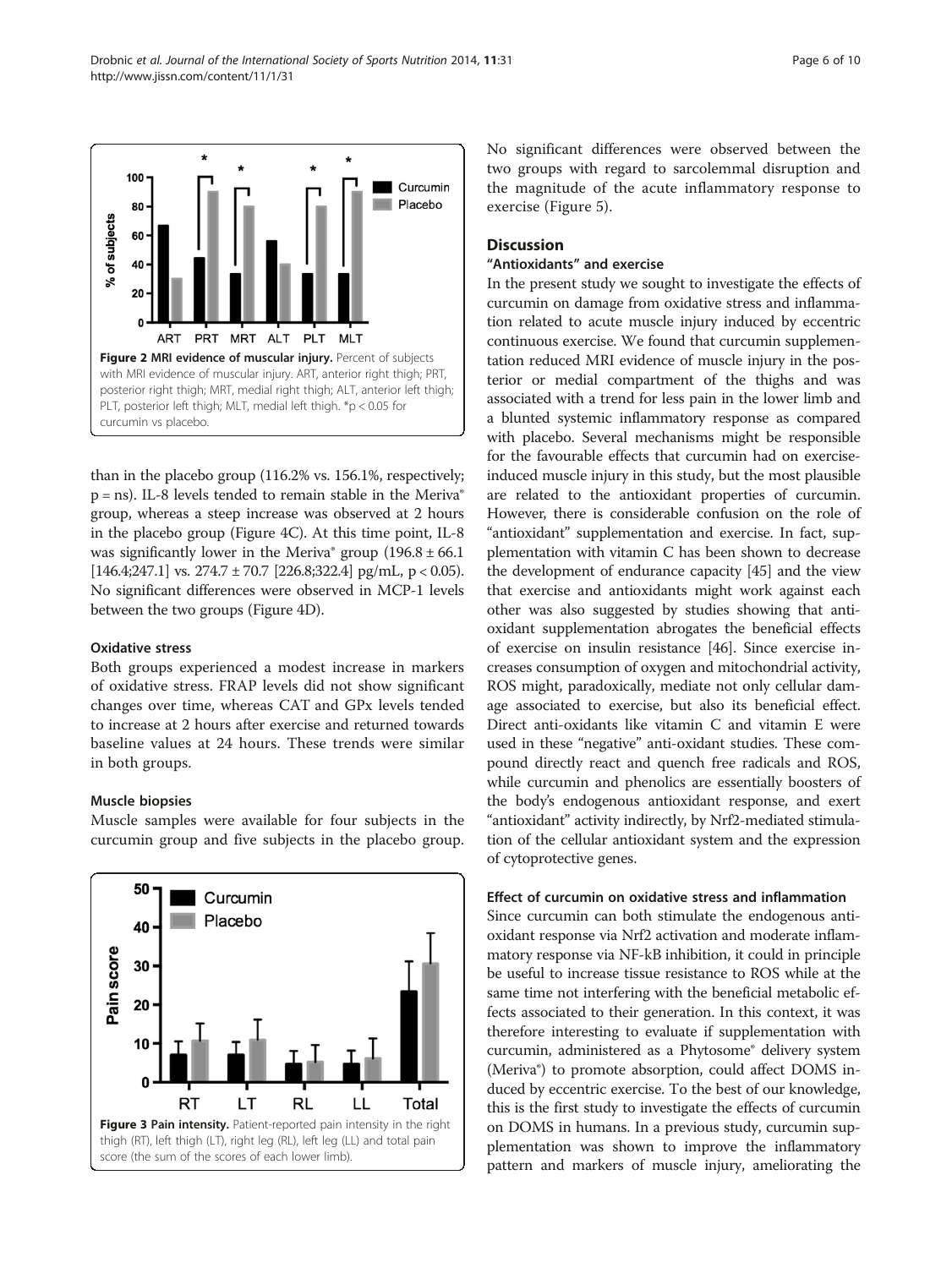<span id="page-6-0"></span>Drobnic et al. Journal of the International Society of Sports Nutrition 2014, 11:31 Page 7 of 10 http://www.jissn.com/content/11/1/31





performance deficits associated with exercise-induced muscle damage [[31\]](#page-8-0). We found that significantly less subjects in the Meriva® group had MRI evidence of muscle injury in the posterior or medial compartment of both thighs 48 hours after exercise, and a trend for lower pain intensity ( $p = 0.06$ ) in the lower limb was observed in subjects receiving curcumin, with a statistically significant difference versus placebo for the right and left anterior thighs. These findings suggest that curcumin might be beneficial in the prevention of DOMS. However, one might argue that, being a mild inhibitor of cyclooxygenase 1/2 (COX1/2) [\[47](#page-8-0),[48\]](#page-8-0), curcumin may interfere with muscle growth. In fact, the detrimental effects of non-steroidal antinflammatory drugs (NSAIDs), which are known inhibitors of COXs, are an important point of concern [[49](#page-9-0)]. This effect is mediated by the inhibition of COXs, and COX2 in particular, and seems typical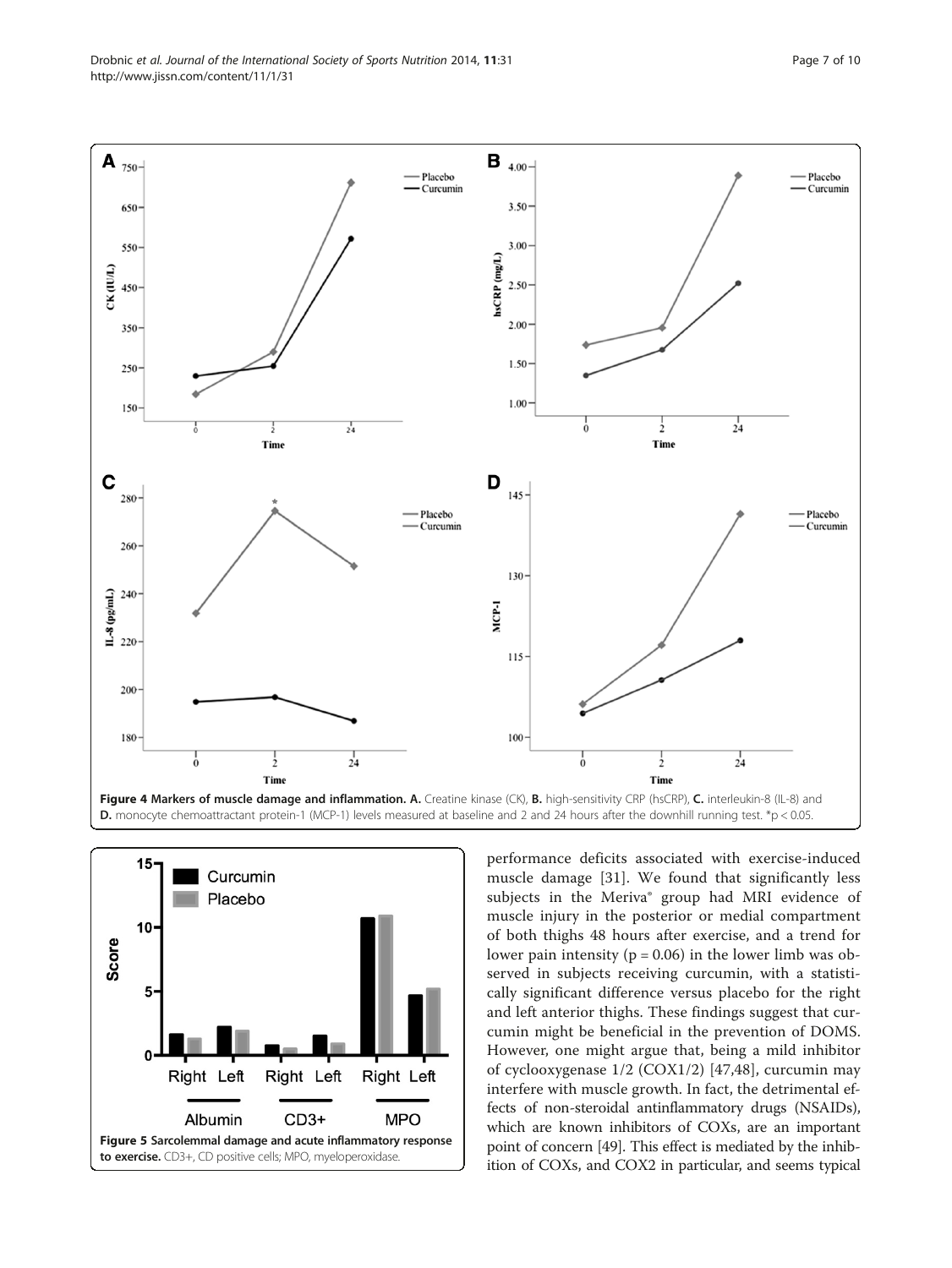<span id="page-7-0"></span>of all agents active on these pro-inflammatory end-points. Curcumin is a poor inhibitor of COX1/2, and its effects on the production of prostaglandins are essentially due to the inhibition of the (mPGES)-1 [[50\]](#page-9-0), the inducible form of the ultimate enzyme involved in the generation of the single specific prostaglandin PGE2. Inhibition of (mPGES)-1 has not been related to interference with muscle growth, that seemingly results from the global depletion of prostanoids associated to the inhibition of "uphill" enzymes involved in their generation, like COXs. Conversely, PGE2 is considered one of the markers of muscle damage induced by exercise [\[51](#page-9-0)].

#### Analgesic effect of curcumin

In a previous study that evaluated the analgesic efficacy of the same formulation (Meriva® 2 g, corresponding to curcumin 400 mg) taken as needed in patients with acute pain, curcumin had a well-defined pain-relieving effect, even greater than that of acetaminophen 500 mg, and was better tolerated than nimesulide [[23\]](#page-8-0). This acute effect is probably related to the desensitization or the inhibition of a series of transient receptor potential ion channels involved in the generation of painful stimuli like TRPV1 and TRPA1 [[52,53\]](#page-9-0). In that study, the analgesic effect of curcumin lasted for approximately 4 hours, and a second dose, administered 6–12 hours after the first dose, was necessary for controlling pain in some cases [[23\]](#page-8-0). In our study, Meriva® was administered at a dose of 1 g (delivering 200 mg curcumin) twice daily for four days, starting 48 hours prior to the exercise test and until 24 hours after exercise. The pain relieving effect of Meriva® could be mediated by a modulation of the inflammatory and oxidative responses to muscle injury. Muscle injury in DOMS appears to be related to inflammation and oxidative stress leading to neutrophil accumulation, increases in oxidative enzymes, cytokines and chemokines [\[9-11](#page-8-0)]. A significant increase in CK levels over 24 hours in both groups validated the protocol used in this study as an inductor of muscle damage. This increase was moderated by supplementation with Meriva®, that also led to lower levels of hsPCR and IL-8 2 hours after exercise. Several studies have confirmed that curcumin down-regulates the expression of several pro-inflammatory cytokines involved in proteolysis and muscle inflamma-tion [\[25\]](#page-8-0) by suppressing  $NF-\kappa B$  signalling [\[54](#page-9-0),[55\]](#page-9-0). This mechanism could also be responsible for the reduced inflammatory response to exercise observed in this study.

# Study limitations

It should be acknowledged that the findings of this study may be limited to aerobic exercise, since different types of exercise (e.g., aerobic and resistance exercise) elicit unique molecular responses, and the effects of ROS in

muscle may vary depending on the type of exercise involved [\[49](#page-9-0)]. Furthermore, markers of oxidative stress were only slightly increased after exercise in both groups, which does not allow a comparison of the effects of curcumin versus placebo. The failure to observe differences in tissue markers of sarcolemmal disruption and inflammatory response between the two groups of volunteers might be due the small number of muscle samples available for analysis. Previous positive studies on curcumin supplementation for chronic musculoskeletal conditions like osteoarthritis [[22](#page-8-0)[,56](#page-9-0)] involved longer treatments (3–8 months), and it might therefore be that supplementation in this study was too short to produce statistically significant histological benefits over placebo.

# Conclusions

Taken together, our observations suggest that curcumin may be beneficial to attenuate exercise-induced DOMS, and larger studies could provide statistical significance also for the functional and biochemical parameters that only showed a trend to improvement in our study, like the histological evaluation of muscle damage.

#### Competing interests

Stefano Togni and Federico Franceschi are employees of Indena SpA, the manufacturer of Meriva®. Giovanni Appendino is a consultant to Indena SpA.

#### Authors' contributions

FD, JR, XV, AP, JT collected study data and followed patients. GA, ST, FF contributed to data interpretation and drafted the manuscript. All Authors have read and approved the final manuscript.

#### Acknowledgements

Prof. Martino Recchia (Medistat s.a.s.) is acknowledged for statistical analysis. Editorial assistance for the preparation of this manuscript was provided by Luca Giacomelli, PhD; this assistance was funded by Indena.

#### Author details

<sup>1</sup>Olympic Training Centre (CAR), Barcelona, Spain. <sup>2</sup>Università degli Studi del Piemonte Orientale, Novara, Italy. <sup>3</sup>Indena s.p.a., Milano, Italy. <sup>4</sup>University of Barcelona, School of Sports Medicine, Medical Services, FCBarcelona, Spain. 5 Department Biologia Fonamental i de la Salut, University of Illes Balears, Mallorca, Spain.

#### Received: 13 March 2014 Accepted: 11 June 2014 Published: 18 June 2014

#### References

- 1. Armstrong RB: Initial events in exercise-induced muscular injury. Med Sci Sports Exerc 1990, 22:429-435.
- 2. Francis KT, Hoobler T: Effects of aspirin on delayed muscle soreness. J sports Med Physical Fitness 1987, 27:333–337.
- 3. Beck TW, Housh TJ, Johnson GO, Schmidt RJ, Housh DJ, Coburn JW, Malek MH, Mielke M: Effects of a protease supplement on eccentric exerciseinduced markers of delayed-onset muscle soreness and muscle damage. J Strength Cond Res/ National Strength & Conditioning Association 2007, 21:661–667.
- 4. Cockburn E, Hayes PR, French DN, Stevenson E: St Clair Gibson A: Acute milk-based protein-CHO supplementation attenuates exercise-induced muscle damage. Applied physiology, nutrition, and metabolism =. Physiol Appl Nutr Metab 2008, 33:775–783.
- 5. Dudley GA: Muscle pain prophylaxis. Inflammopharmacology 1999, 7:249–253.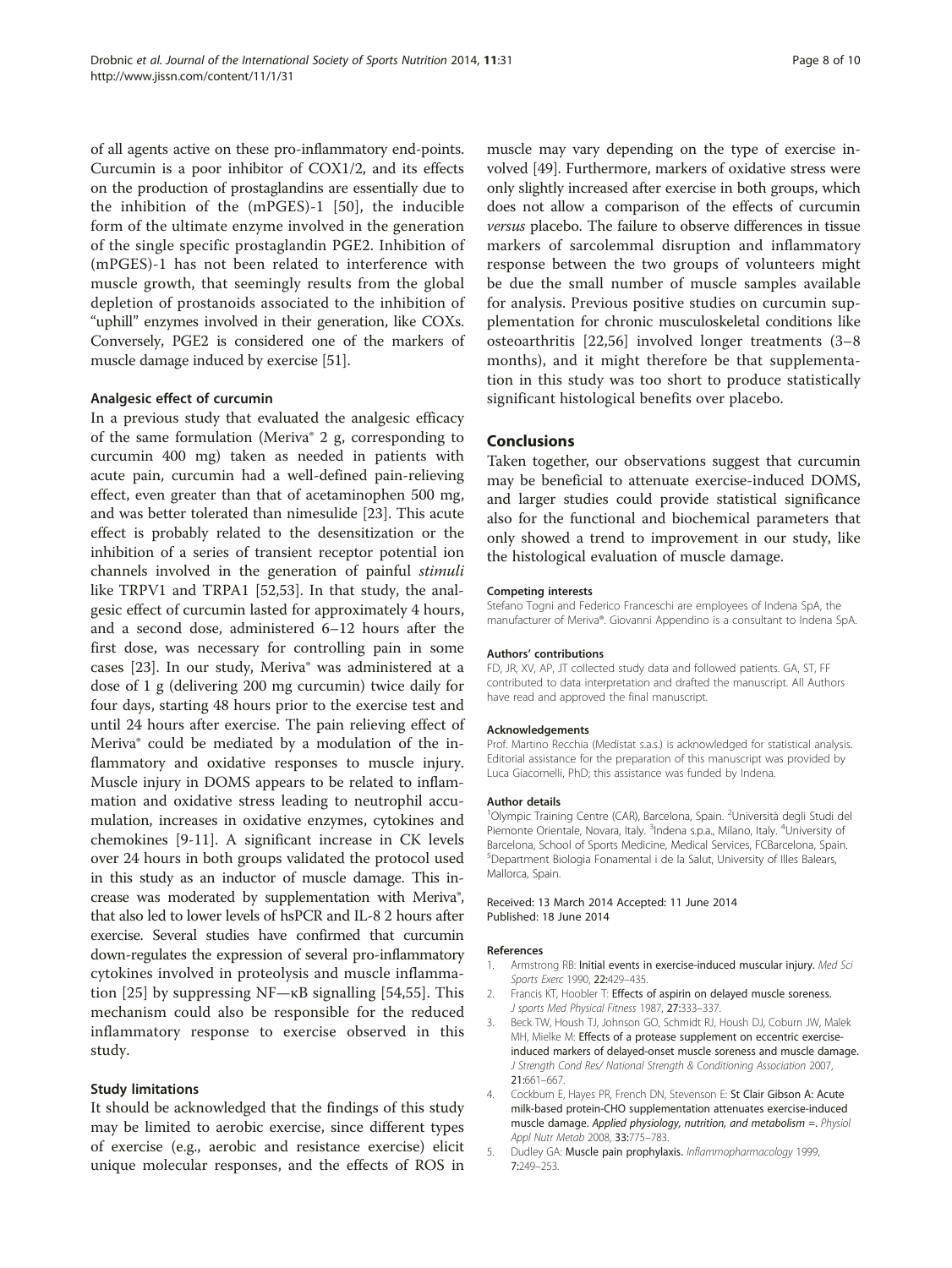- <span id="page-8-0"></span>Gulick DT, Kimura IF, Sitler M, Paolone A, Kelly JD: Various treatment techniques on signs and symptoms of delayed onset muscle soreness. J Athl Train 1996, 31:145–152.
- 7. Zainuddin Z, Newton M, Sacco P, Nosaka K: Effects of massage on delayed-onset muscle soreness, swelling, and recovery of muscle function. J Athl Train 2005, 40:174–180.
- 8. Proske U, Morgan DL: Muscle damage from eccentric exercise: mechanism, mechanical signs, adaptation and clinical applications. J Physiol 2001, 537:333–345.
- 9. Aoi W, Naito Y, Takanami Y, Kawai Y, Sakuma K, Ichikawa H, Yoshida N, Yoshikawa T: Oxidative stress and delayed-onset muscle damage after exercise. Free Radic Biol Med 2004, 37:480–487.
- 10. Pizza FX, Peterson JM, Baas JH, Koh TJ: Neutrophils contribute to muscle injury and impair its resolution after lengthening contractions in mice. J Physiol 2005, 562:899-913.
- 11. Tauler P, Aguilo A, Cases N, Sureda A, Gimenez F, Villa G, Cordova A, Biescas AP: Acute phase immune response to exercise coexists with decreased neutrophil antioxidant enzyme defences. Free Radic Res 2002, 36:1101–1107.
- 12. Ferrer MD, Tauler P, Sureda A, Pujol P, Drobnic F, Tur JA, Pons A: A soccer match's ability to enhance lymphocyte capability to produce ROS and induce oxidative damage. Int J Sport Nutr Exerc Metab 2009, 19:243-258.
- 13. Julius D: TRP channels and pain. Annu Rev Cell Dev Biol 2013, 29:355-384. 14. Corson TW, Crews CM: Molecular understanding and modern application
- of traditional medicines: triumphs and trials. Cell 2007, 130:769–774.
- 15. Singh S: From exotic spice to modern drug? Cell 2007, 130:765–768.
- 16. Hatcher H, Planalp R, Cho J, Torti FM, Torti SV: Curcumin: from ancient medicine to current clinical trials. Cell Mol Life Sci 2008, 65:1631–1652.
- 17. Cuomo J, Appendino G, Dern AS, Schneider E, McKinnon TP, Brown MJ, Togni S, Dixon BM: Comparative absorption of a standardized curcuminoid mixture and its lecithin formulation. J Nat Prod 2011, 74:664–669.
- 18. Steigerwalt R, Nebbioso M, Appendino G, Belcaro G, Ciammaichella G, Cornelli U, Luzzi R, Togni S, Dugall M, Cesarone MR, Ippolito E, Errichi BM, Ledda A, Hosoi M, Corsi M: Meriva(R), a lecithinized curcumin delivery system, in diabetic microangiopathy and retinopathy. Panminerva Med 2012, 54:11–16.
- 19. Mazzolani F: Pilot study of oral administration of a curcumin-phospholipid formulation for treatment of central serous chorioretinopathy. Clin Ophthalmol 2012, 6:801–806.
- 20. Ledda A, Belcaro G, Dugall M, Luzzi R, Scoccianti M, Togni S, Appendino G, Ciammaichella G: Meriva(R), a lecithinized curcumin delivery system, in the control of benign prostatic hyperplasia: a pilot, product evaluation registry study. Panminerva Med 2012, 54:17–22.
- 21. Belcaro G, Hosoi M, Pellegrini L, Appendino G, Ippolito E, Ricci A, Ledda A, Dugall M, Cesarone MR, Maione C, Ciammaichella G, Genovesi D, Togni S: A Controlled Study of a Lecithinized Delivery System of Curcumin (Meriva (R)) to Alleviate the Adverse Effects of Cancer Treatment. Phytother Res 2014, 28(3):444–450.
- 22. Belcaro G, Cesarone MR, Dugall M, Pellegrini L, Ledda A, Grossi MG, Togni S, Appendino G: Efficacy and safety of Meriva(R), a curcuminphosphatidylcholine complex, during extended administration in osteoarthritis patients. Alternative medicine review : a journal of clinical therapeutic 2010, 15:337–344.
- 23. Di Pierro F, Rapacioli G, Di Maio EA, Appendino G, Franceschi F, Togni S: Comparative evaluation of the pain-relieving properties of a lecithinized formulation of curcumin (Meriva((R))), nimesulide, and acetaminophen. J Pain Res 2013, 6:201–205.
- 24. Jobin C, Bradham CA, Russo MP, Juma B, Narula AS, Brenner DA, Sartor RB: Curcumin blocks cytokine-mediated NF-kappa B activation and proinflammatory gene expression by inhibiting inhibitory factor I-kappa B kinase activity. J Immunol 1999, 163:3474–3483.
- 25. Singh S, Aggarwal BB: Activation of transcription factor NF-kappa B is suppressed by curcumin (diferuloylmethane) [corrected]. J Biol Chem 1995, 270:24995–25000.
- 26. Alamdari N, O'Neal P, Hasselgren PO: Curcumin and muscle wasting: a new role for an old drug? Nutrition 2009, 25:125–129.
- 27. Thaloor D, Miller KJ, Gephart J, Mitchell PO, Pavlath GK: Systemic administration of the NF-kappaB inhibitor curcumin stimulates muscle regeneration after traumatic injury. Am J Physiol 1999, 277:C320–C329.
- 28. Dunsmore KE, Chen PG, Wong HR: Curcumin, a medicinal herbal compound capable of inducing the heat shock response. Crit Care Med 2001, 29:2199–2204.
- 29. Chun KS, Keum YS, Han SS, Song YS, Kim SH, Surh YJ: Curcumin inhibits phorbol ester-induced expression of cyclooxygenase-2 in mouse skin through suppression of extracellular signal-regulated kinase activity and NF-kappaB activation. Carcinogenesis 2003, 24:1515–1524.
- Shehzad A, Lee YS: Molecular mechanisms of curcumin action: signal transduction. BioFactors 2013, 39:27–36.
- 31. Davis JM, Murphy EA, Carmichael MD, Zielinski MR, Groschwitz CM, Brown AS, Gangemi JD, Ghaffar A, Mayer EP: Curcumin effects on inflammation and performance recovery following eccentric exercise-induced muscle damage. American journal of physiology Regulatory, integrative and comparative physiology 2007, 292:R2168–R2173.
- 32. Buchfuhrer MJ, Hansen JE, Robinson TE, Sue DY, Wasserman K, Whipp BJ: Optimizing the exercise protocol for cardiopulmonary assessment. J Appl Physiol Respir Environ Exerc Physiol 1983, 55:1558–1564.
- 33. Wasserman K, Beaver WL, Whipp BJ: Gas exchange theory and the lactic acidosis (anaerobic) threshold. Circulation 1990, 81:II14-II30.
- 34. Nurenberg P, Giddings CJ, Stray-Gundersen J, Fleckenstein JL, Gonyea WJ, Peshock RM: MR imaging-guided muscle biopsy for correlation of increased signal intensity with ultrastructural change and delayed-onset muscle soreness after exercise. Radiology 1992, 184:865–869.
- 35. Malm C, Sjodin TL, Sjoberg B, Lenkei R, Renstrom P, Lundberg IE, Ekblom B: Leukocytes, cytokines, growth factors and hormones in human skeletal muscle and blood after uphill or downhill running. J Physiol 2004, 556:983–1000.
- 36. Cleary MA, Kimura IF, Sitler MR, Kendrick ZV: Temporal Pattern of the Repeated Bout Effect of Eccentric Exercise on Delayed-Onset Muscle Soreness. J Athl Train 2002, 37:32–36.
- 37. Smith LL, McKune AJ, Semple SJ, Sibanda E, Steel H, Anderson R: Changes in serum cytokines after repeated bouts of downhill running. Applied physiology, nutrition, and metabolism = Physiologie appliquee, nutrition et metabolisme 2007, 32:233–240.
- 38. McNeil PL, Khakee R: Disruptions of muscle fiber plasma membranes. Role in exercise-induced damage. Am J Pathol 1992, 140:1097–1109.
- 39. Nosaka K, Clarkson PM: Changes in indicators of inflammation after eccentric exercise of the elbow flexors. Med Sci Sports Exerc 1996, 28:953–961.
- 40. Orozco-Levi M, Gea J, Lloreta JL, Felez M, Minguella J, Serrano S, Broquetas JM: Subcellular adaptation of the human diaphragm in chronic obstructive pulmonary disease. Eur Respir J 1999, 13:371-378.
- 41. Artells R, Navarro A, Diaz T, Monzo M: Ultrastructural and immunohistochemical analysis of intestinal myofibroblasts during the early organogenesis of the human small intestine. Anat Rec 2011, 294:462–471.
- 42. Jiang TX, Reid WD, Belcastro A, Road JD: Load dependence of secondary diaphragm inflammation and injury after acute inspiratory loading. Am J Respir Crit Care Med 1998, 157:230–236.
- 43. Straub V, Rafael JA, Chamberlain JS, Campbell KP: Animal models for muscular dystrophy show different patterns of sarcolemmal disruption. J Cell Biol 1997, 139:375–385.
- 44. Gosker HR, Kubat B, Schaart G, van der Vusse GJ, Wouters EF, Schols AM: Myopathological features in skeletal muscle of patients with chronic obstructive pulmonary disease. Eur Respir J 2003, 22:280–285.
- 45. Gomez-Cabrera MC, Domenech E, Romagnoli M, Arduini A, Borras C, Pallardo FV, Sastre J, Vina J: Oral administration of vitamin C decreases muscle mitochondrial biogenesis and hampers training-induced adaptations in endurance performance. Am J Clin Nutr 2008, 87:142-149.
- 46. Ristow M, Zarse K, Oberbach A, Kloting N, Birringer M, Kiehntopf M, Stumvoll M, Kahn CR, Bluher M: Antioxidants prevent health-promoting effects of physical exercise in humans. Proc Natl Acad Sci U S A 2009, 106:8665–8670.
- 47. Handler N, Jaeger W, Puschacher H, Leisser K, Erker T: Synthesis of novel curcumin analogues and their evaluation as selective cyclooxygenase-1 (COX-1) inhibitors. Chem Pharm Bull 2007, 55:64–71.
- 48. Hong J, Bose M, Ju J, Ryu JH, Chen X, Sang S, Lee MJ, Yang CS: Modulation of arachidonic acid metabolism by curcumin and related beta-diketone derivatives: effects on cytosolic phospholipase A(2), cyclooxygenases and 5-lipoxygenase. Carcinogenesis 2004, 25:1671–1679.